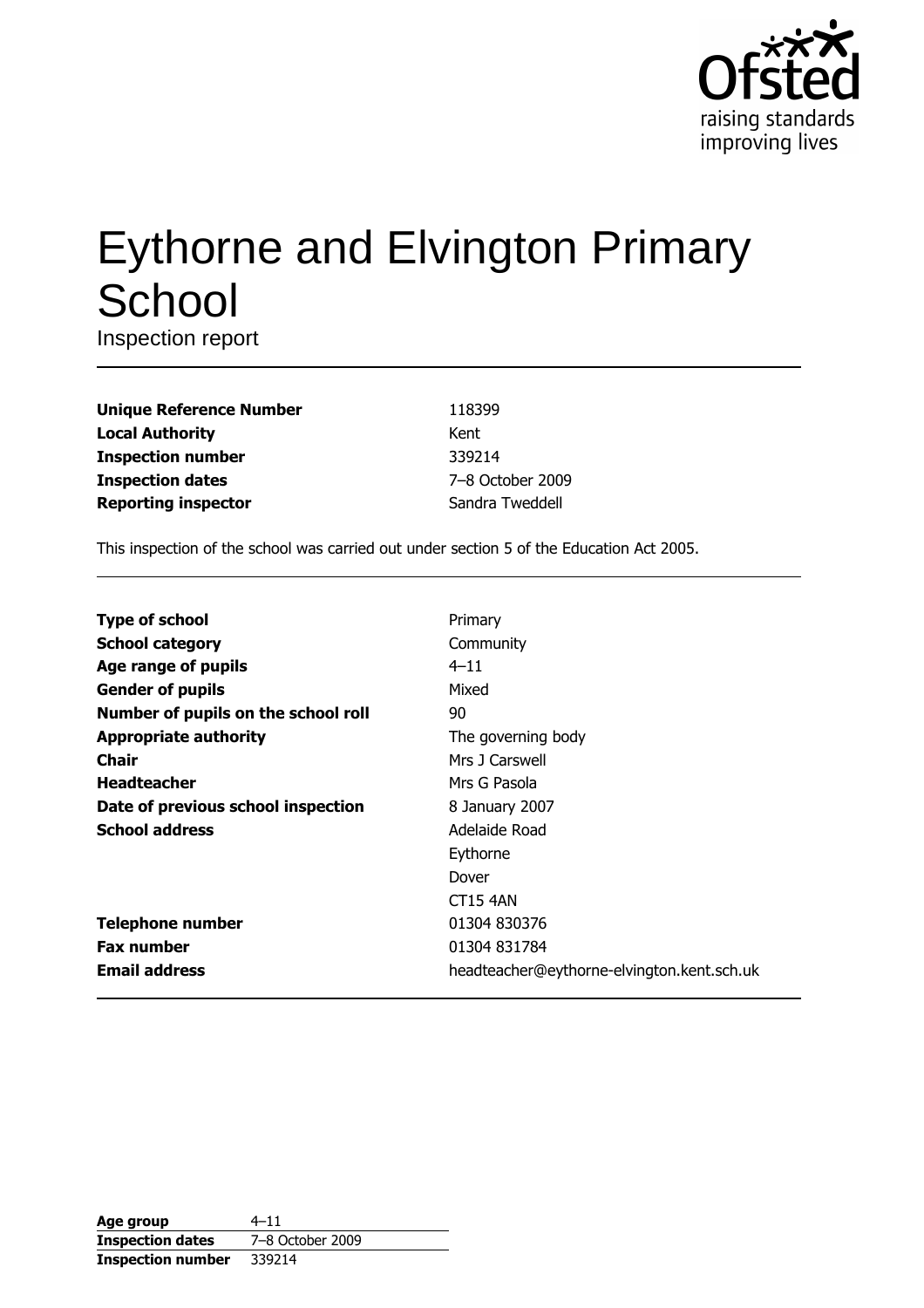The Office for Standards in Education, Children's Services and Skills (Ofsted) regulates and inspects to achieve excellence in the care of children and young people, and in education and skills for learners of all ages. It regulates and inspects childcare and children's social care, and inspects the Children and Family Court Advisory Support Service (Cafcass), schools, colleges, initial teacher training, work-based learning and skills training, adult and community learning, and education and training in prisons and other secure establishments. It rates council children's services, and inspects services for looked after children, safequarding and child protection.

Further copies of this report are obtainable from the school. Under the Education Act 2005, the school must provide a copy of this report free of charge to certain categories of people. A charge not exceeding the full cost of reproduction may be made for any other copies supplied.

If you would like a copy of this document in a different format, such as large print or Braille, please telephone 08456 404045, or email enquiries@ofsted.gov.uk.

You may copy all or parts of this document for non-commercial educational purposes, as long as you give details of the source and date of publication and do not alter the documentation in any way.

Royal Exchange Buildings St Ann's Square Manchester M2 7LA T: 08456 404045 Textphone: 0161 618 8524 E: enquiries@ofsted.gov.uk W: www.ofsted.gov.uk © Crown copyright 2009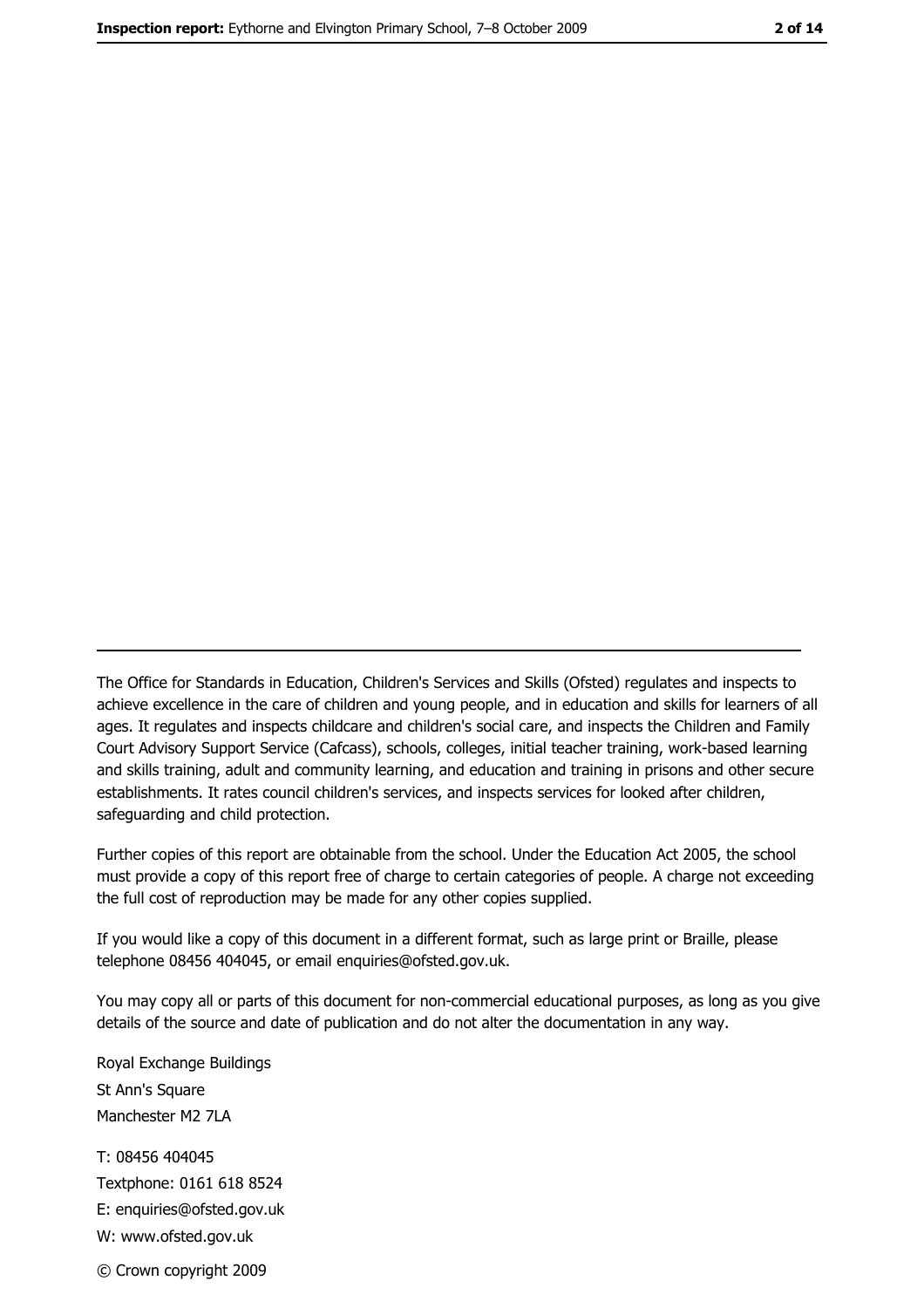# **Introduction**

This inspection was carried out by two inspectors. The inspectors visited 14 lessons, and held meetings with governors, staff and groups of pupils. They observed the school's work and looked at samples of pupils' writing. They examined the school's raising attainment plan, assessment information, other key documents and 27 questionnaires from parents.

The inspection team reviewed many aspects of the school's work. It looked in detail at the following:

- the progress made by the most and least able children  $\blacksquare$
- teaching and learning in Years 3 to 6  $\blacksquare$
- the effectiveness of school leaders in raising attainment.  $\blacksquare$

## **Information about the school**

This small school serves families from the villages of Eythorne and Elvington. Most pupils come from Elvington, a former mining village with much social or housing association accommodation. Most pupils are of White British heritage, with a very small number from other backgrounds. Many more pupils are entitled to free school meals than is found in most schools. Almost four out ten pupils have special educational needs and/or disabilities, a much higher proportion than is found in most schools. Many have behavioural, social and emotional difficulties. The school has had difficulties with staffing in the past few years but has settled recently. A nursery operates on the site and a children's centre opened on the site in June 2008. Both are privately operated. The school has achieved the Healthy Schools and Activemark awards.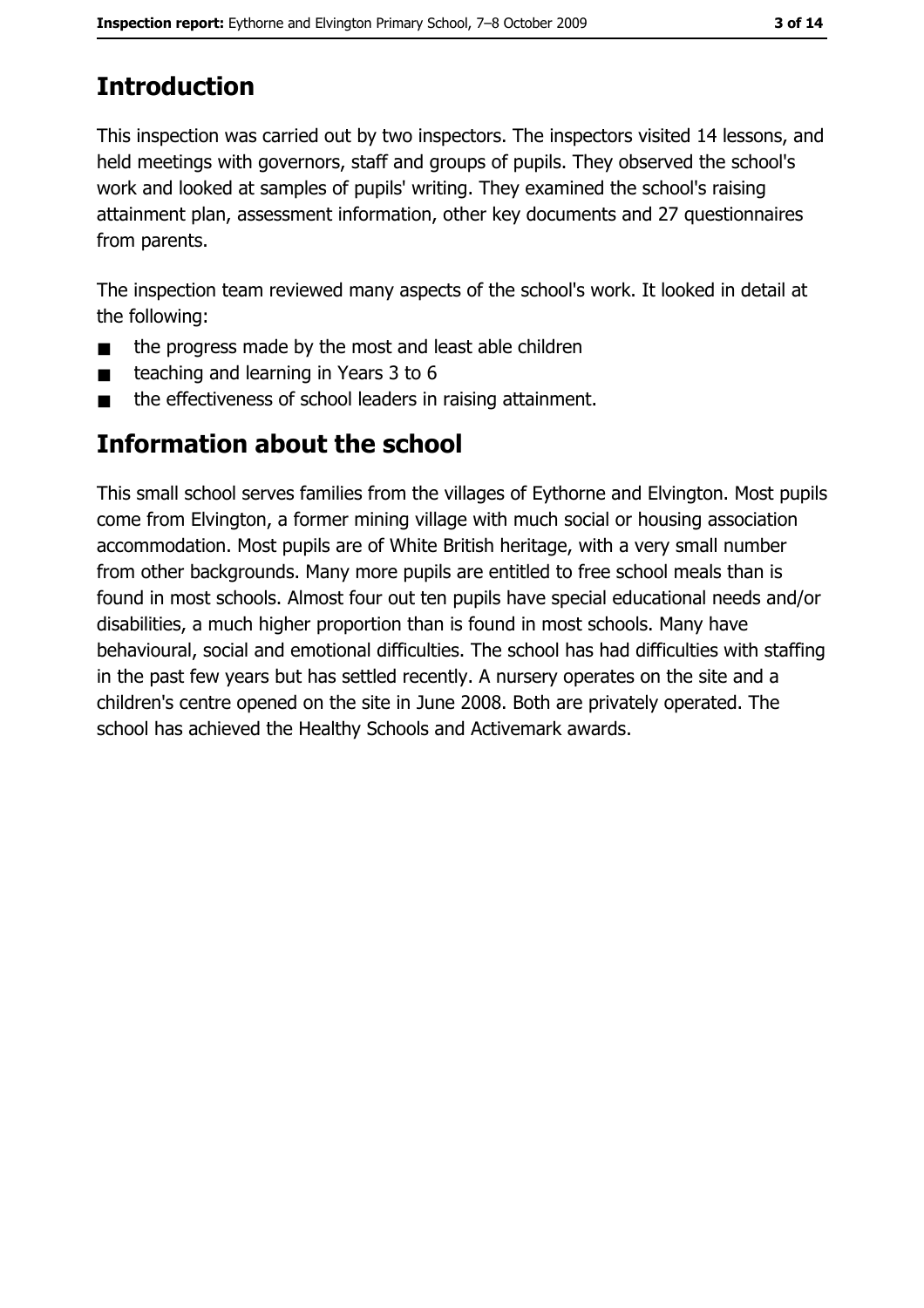# **Inspection judgements**

## Overall effectiveness: how good is the school?

## The school's capacity for sustained improvement

## **Main findings**

'I can honestly say that improvements have been made in every area.' This comment by a parent captures the school's recent progress. Attainment at the end of Year 6 has been historically low, although the very small numbers in each year group mean that national test results need to be treated with caution. However, last year, results improved and the trend this year is in the same direction.

Pupils' attainment in mathematics is lower than in English, as English has been a focus for development over the past two years. Attainment in mathematics is weaker because some pupils have difficulty with mental calculations. The school has rightly recognised that pupils need more practical resources to help them overcome this weakness. As it has not been a main focus, provision in mathematics has not been monitored as rigorously as English and professional development not as systematic.

Children make a good start in the warm and welcoming Reception class and then make satisfactory progress from Years 1 to 6. More able pupils are now challenged more effectively and teachers provide opportunities to extend their learning further. One pupil, who had attended a local secondary school as part of the gifted and talented programme, held her peers in thrall over lunchtime as she explained the concept of probability. Equally, pupils who find learning difficult make the same progress as their peers because of the effective support they receive and work that is well matched to their needs. Teaching in the Reception class is good. Although there are still inconsistencies, teaching and learning in Years 1 to 6 are improving because of the effect of careful observation by leaders and the resulting professional development. Consequently, many pupils are beginning to make good progress. Assessment of pupils' work is becoming more rigorous but many pupils do not know how to improve their work. Moreover, they are not sufficiently involved in assessing their own work.

The strongly nurturing ethos of the school fosters pupils' personal development well. In the Reception class, children settle quickly and learn to get on with adults and their peers. Pupils learn to respect themselves and others. Those who find it difficult to control their behaviour are helped to understand how to handle their emotions. The majority of pupils behave well around the school and in class because they are very clear about the school's code of conduct. They know about the importance of exercise and healthy eating; for example, as one boy said, 'too much sugar is bad for you,' Pupils say that they feel safe and this is echoed by parents, one of whom stated, 'The school is my child's extended family.' Pupils enjoy taking part in community events; for example, they welcome being part of the Dover Schools' Council and look forward to visiting the town hall to engage in debates. Nevertheless, the school is at an early stage in developing its strategy for community cohesion and the community is not always aware

| 3 |  |
|---|--|
| 3 |  |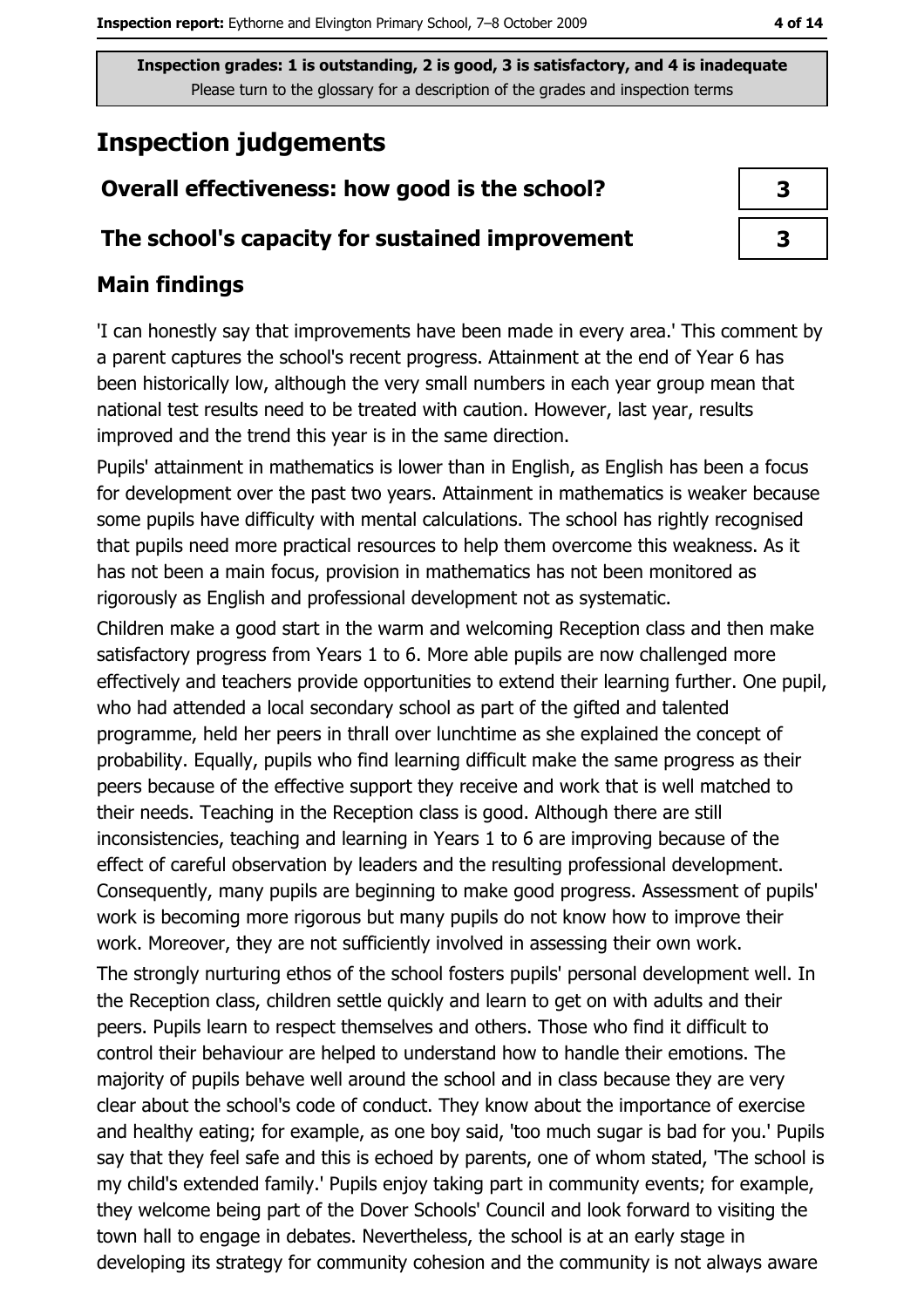of its achievements.

The volatile teaching situation impeded the school's progress for a while, following the last inspection. These have been largely overcome and school leaders are working very closely with the local authority to bring about improvement. Leaders and governors have a clear picture of the school's strengths and areas for development based on effective use of information from assessment. The school now has a very clear direction, supported by all, and this is evident in the recent improvements in teaching and learning. As a result, pupils' achievement improved last year and is continuing to do so this year. These improvements have set the school on the road to being good. Nevertheless, they are fairly recent and not yet firmly embedded, indicating that the school has a satisfactory capacity to sustain its improvements.

## What does the school need to do to improve further?

- Raise attainment in mathematics by June 2010 by:  $\blacksquare$
- implementing plans for professional development  $\blacksquare$
- improving the resources for practical mathematics  $\blacksquare$
- monitoring provision rigorously to identify the strengths and weaknesses in teaching  $\blacksquare$ and learning
- develop an action plan for mathematics in the light of the monitoring and  $\blacksquare$ evaluation.
- Extend the use of assessment for learning in all classrooms by:  $\blacksquare$
- giving pupils clear quidance about how to improve their work  $\blacksquare$
- strengthening the involvement of pupils in self-assessment.  $\blacksquare$
- Develop the strategy for community cohesion and raise the profile of the school in  $\blacksquare$ the community by extending systems of communication.

## **Outcomes for individuals and groups of pupils**

In spite of the good progress in the Reception class, pupils enter Year 1 with attainment that is below that expected for their age. They make satisfactory progress but this is improving. In lessons, many pupils are beginning to make better progress because they are generally motivated by the teaching and enjoy school. Nevertheless, there are still some inconsistencies in their learning related to the quality of teaching. Pupils' learning is improving because they have positive attitudes and draw on their knowledge from previous lessons to help them. In one class, every pupil joined in a discussion about how best to write a short story. Pupils in another class evaluated the work of their peers, having learned how to give a critical evaluation. The learning and progress in both these classes was good. On a few occasions, learning is not as good because teaching is pedestrian and does not motivate the pupils as much.

Pupils' enjoyment of school is reflected in their good behaviour and improving attendance. A small number of families persist in sending their children late to school which does not prepare them well for learning. Pupils learn right from wrong and how to relate to adults and one another. They have confidence in the adults in the school. One

3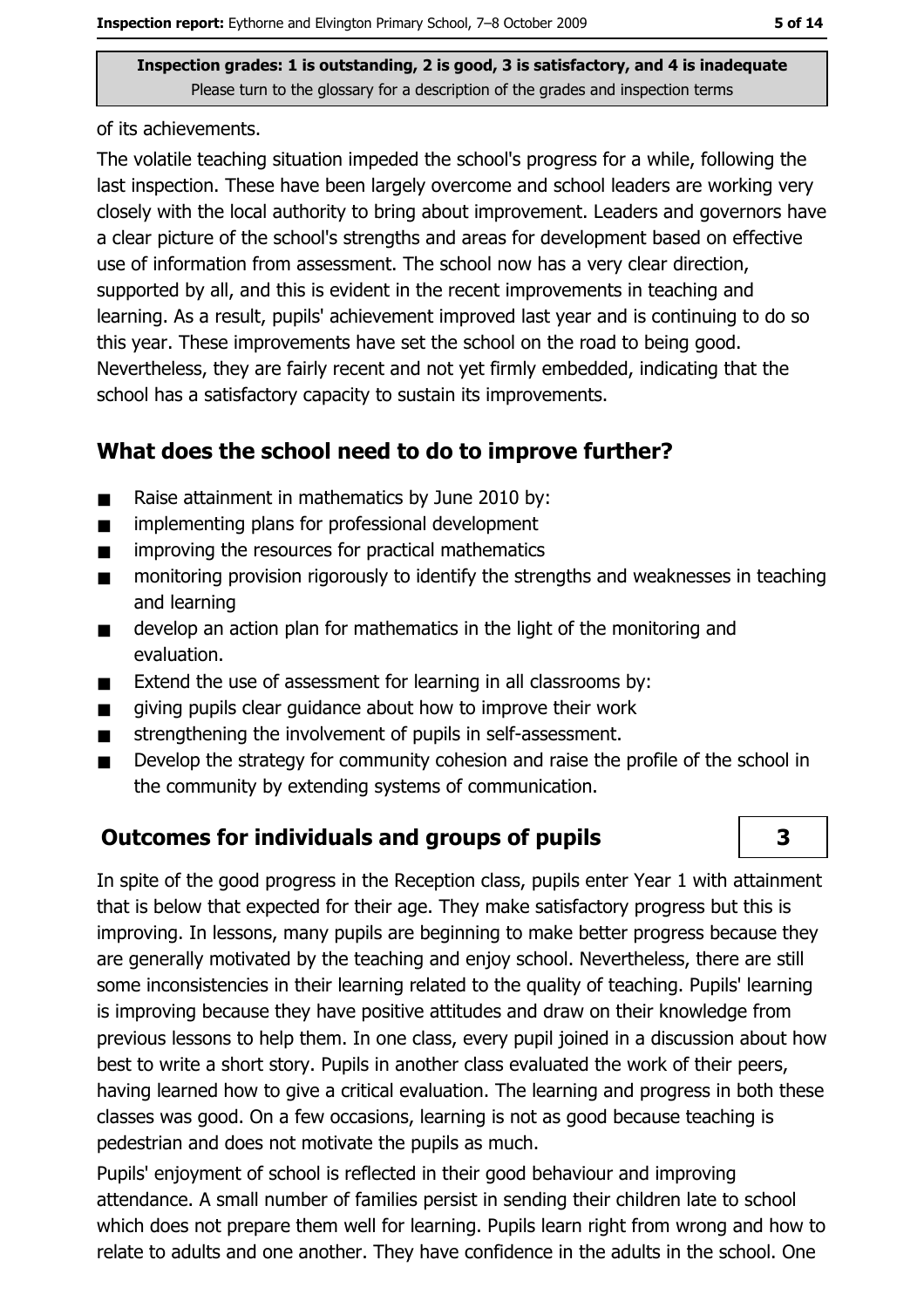pupil talked about how his behaviour had improved because of this support. Older pupils care for younger ones; for example, a young child was having difficulties opening a door at playtime and an older child rushed to help him. Pupils' good understanding of the importance of diet and exercise is reflected in the school's national awards in this area. Many walk to school as part of an organised group. They take part in community events, including parish council discussions about issues such as an indoor play area in Dover, and raise funds for international causes such as events in Sumatra and preserving the rainforests. Older pupils feel well prepared for secondary schools, although they are currently hampered by weaker skills in mathematics.

| These are the grades for pupils' outcomes |  |  |  |
|-------------------------------------------|--|--|--|
|-------------------------------------------|--|--|--|

| Pupils' achievement and the extent to which they enjoy their learning                                                     |              |  |
|---------------------------------------------------------------------------------------------------------------------------|--------------|--|
| Taking into account:<br>Pupils' attainment <sup>1</sup>                                                                   | 3            |  |
| The quality of pupils' learning and their progress                                                                        | 3            |  |
| The quality of learning for pupils with special educational needs and/or<br>disabilities and their progress               | 3            |  |
| The extent to which pupils feel safe                                                                                      | $\mathbf{z}$ |  |
| <b>Pupils' behaviour</b>                                                                                                  | 2            |  |
| The extent to which pupils adopt healthy lifestyles                                                                       | 2            |  |
| The extent to which pupils contribute to the school and wider community                                                   | 3            |  |
| The extent to which pupils develop workplace and other skills that will<br>contribute to their future economic well-being | 3            |  |
| Taking into account:<br>Pupils' attendance <sup>1</sup>                                                                   | 3            |  |
| The extent of pupils' spiritual, moral, social and cultural development                                                   | 3            |  |

## How effective is the provision?

'You learn loads of things here!' This statement by a boy provoked a lively discussion from pupils about what they had learned about a range of subjects. This is a result of a review of the curriculum and the introduction of more practical hands-on activities. This curriculum is relatively new and is still being developed so it is too early to see its full impact on pupils' achievement. Teaching and learning are currently inconsistent, but

The grades for attainment and attendance are: 1 is high; 2 is above average; 3 is broadly average; and 4 is low.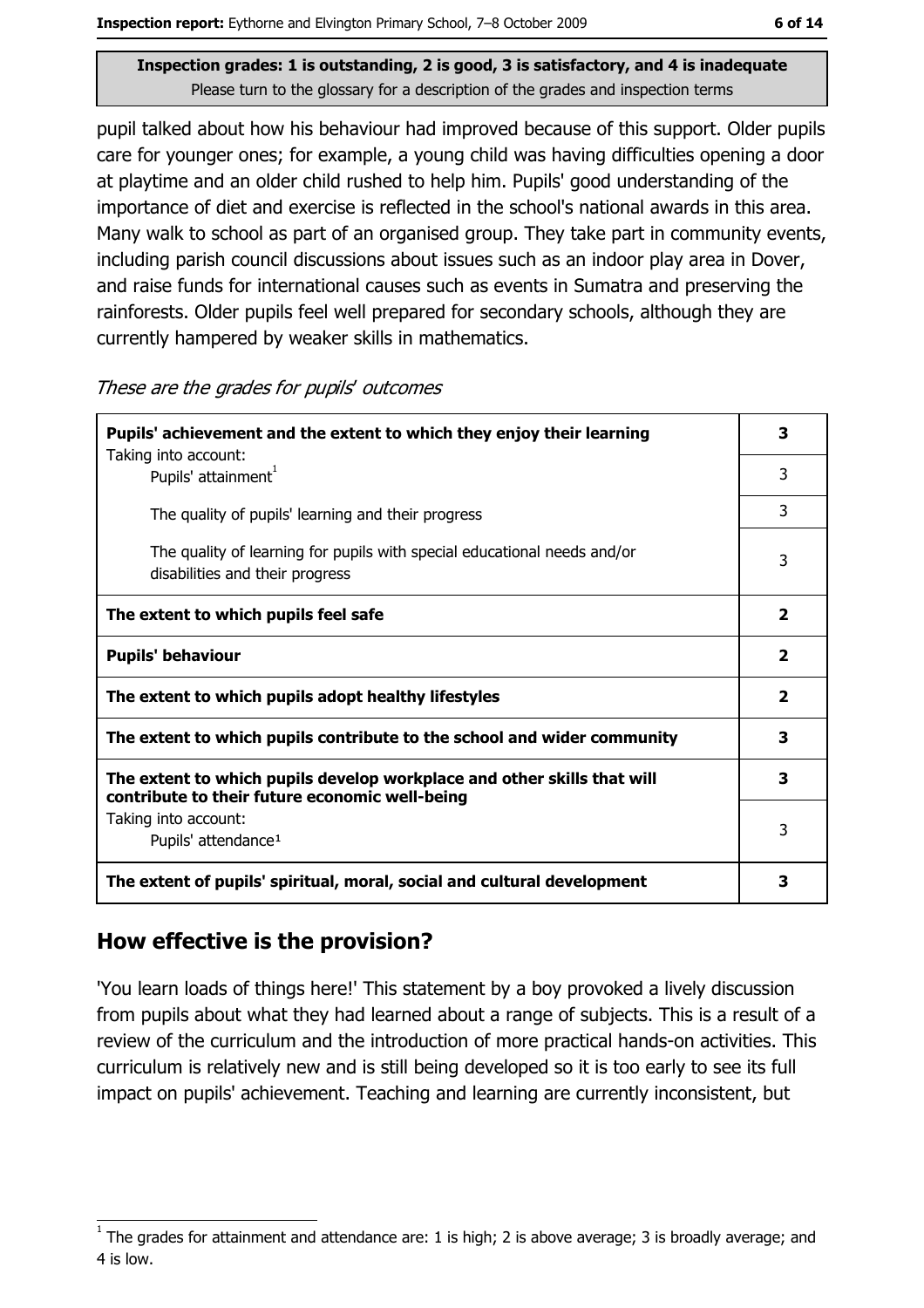improving because of a more effective system of reviewing the quality of lessons that includes helpful feedback to teachers and support to help them to improve. Improved teaching has not yet had a full impact on pupils' progress over time. Lesson planning is thorough and gives good structure to lessons. Teachers handle the very wide range of ages and abilities well through a range of activities designed successfully to meet the different learning needs.

A significant proportion of pupils lack self-confidence, which hampers their learning, but the strongly nurturing ethos, in which each pupil feels valued, raises their self-esteem. Teaching assistants most ably support groups of pupils; they are very clear about their roles and know the children well. Inconsistencies in teaching concern the use of assessment and sometimes classroom management. All teachers make the purpose of lessons clear and assess pupils' work, but the quality of comments is inconsistent and they do not always give pupils helpful guidance as to how they can improve their work. Pupils who find learning difficult are supported effectively by good care and careful planning to meet their needs. The curriculum is successfully enhanced by the extended school's provision. The wide range of well-attended clubs adds an extra dimension to pupils' learning, although the range of visits and visitors is limited.

| The quality of teaching                                                                                    |   |
|------------------------------------------------------------------------------------------------------------|---|
| Taking into account:<br>The use of assessment to support learning                                          |   |
| The extent to which the curriculum meets pupils' needs, including, where<br>relevant, through partnerships | 3 |
| The effectiveness of care, guidance and support                                                            |   |

These are the grades for the quality of provision

## How effective are leadership and management?

Adults in the school work very closely as a team and their morale is high because, as several parents recognise, they are highly motivated to do their best for their pupils. The headteacher, working closely with the local authority, has provided a good model of improving the quality of teaching and learning. The impact of this is seen in rising attainment, for example in information and communication technology. Governors introduced a new structure for their work in September of this year following an evaluation of how they could be more effective. They are assiduous about safeguarding pupils and this documentation is fully up to date. The review of a few policies, however, is overdue. The school is very clear about the population it serves and uses this information well to ensure that all pupils do equally well and are equally involved in the life of the school. A start has been made on developing strategies for community cohesion through an audit and action plan, but this has yet to be carried through. Governors informally evaluate their work on community cohesion.

Information from assessment is used well to target resources at pupils who are at risk of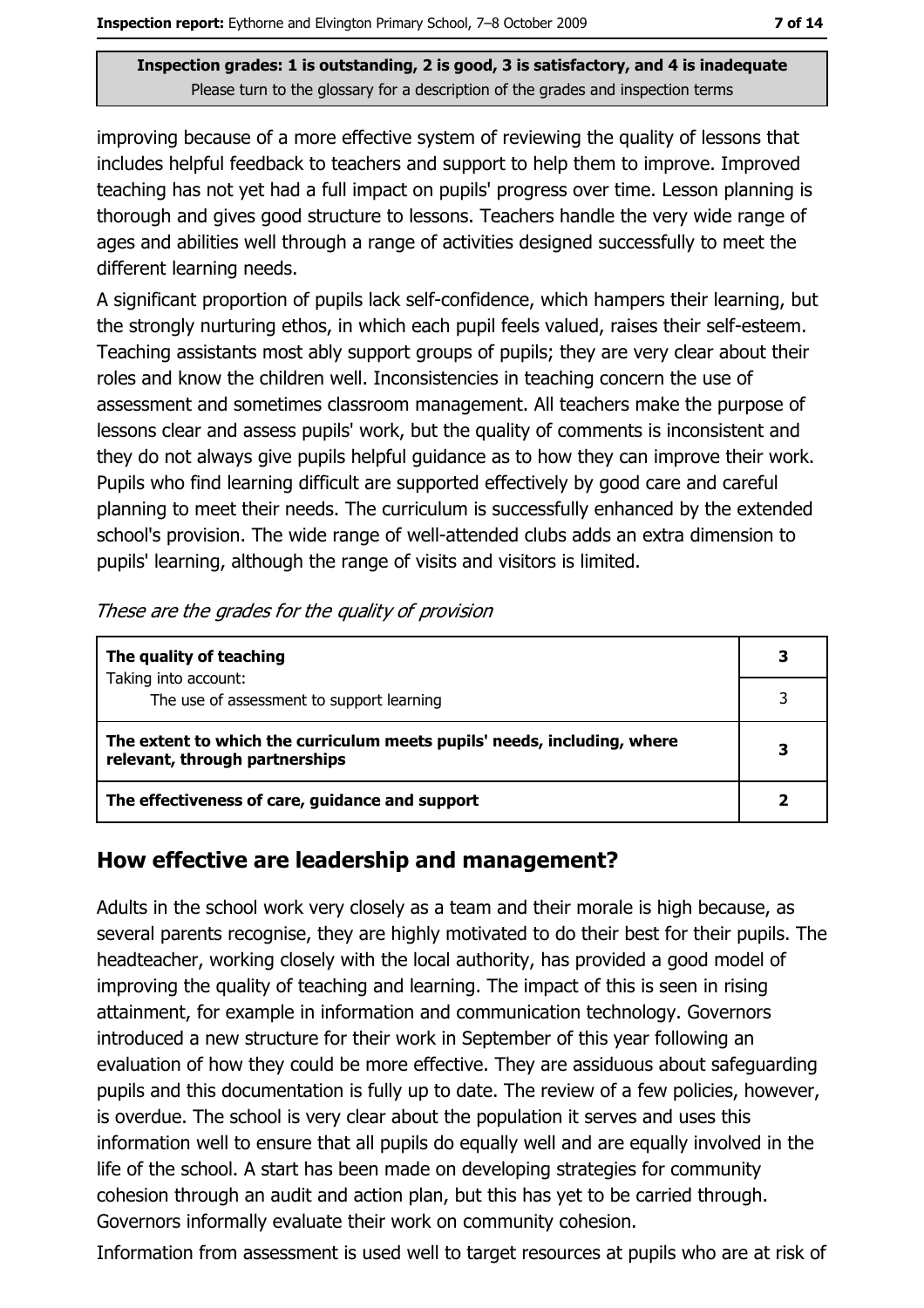underachieving. The school set challenging targets for attendance and achieved them last year. The school met or exceeded its targets in 2009 for both Year 2 and Year 6. Strong partnerships with other schools, extended schools' provision and the local authority support the achievement of pupils. With the good support of the family liaison officer, the school works hard to reach out to parents through surveys and meetings about their child's progress. However, a number of parents are not involved in their child's learning. This was tackled recently by the introduction of family learning packs. The whole family was invited to make a kite that flew successfully and most pupils proudly arrived with a kite.

|  |  | These are the grades for leadership and management |  |  |
|--|--|----------------------------------------------------|--|--|
|  |  |                                                    |  |  |

| The effectiveness of leadership and management in embedding ambition and<br>driving improvement                                                                     |   |  |  |
|---------------------------------------------------------------------------------------------------------------------------------------------------------------------|---|--|--|
| Taking into account:<br>The leadership and management of teaching and learning                                                                                      | 3 |  |  |
| The effectiveness of the governing body in challenging and supporting the<br>school so that weaknesses are tackled decisively and statutory responsibilities<br>met | 3 |  |  |
| The effectiveness of the school's engagement with parents and carers                                                                                                | 3 |  |  |
| The effectiveness of partnerships in promoting learning and well-being                                                                                              | 2 |  |  |
| The effectiveness with which the school promotes equality of opportunity and<br>tackles discrimination                                                              | з |  |  |
| The effectiveness of safeguarding procedures                                                                                                                        | 3 |  |  |
| The effectiveness with which the school promotes community cohesion                                                                                                 | 3 |  |  |
| The effectiveness with which the school deploys resources to achieve<br>value for money                                                                             | 3 |  |  |

## **Early Years Foundation Stage**

Children get off to a good start in the Reception class. They arrive with skills and understanding that are well below those expected for their age, particularly in communication, language and literacy. Good leadership and an enthusiastic team of adults result in children making good progress over the year but still with ground to make up, particularly in communication, language and literacy.

Children respond very well to the calm vet challenging ethos of the class. They quickly learn to become independent because adults expect them to become self-sufficient. They love the gentle humour employed by adults and this motivates them to listen and want to learn. They have many opportunities to develop their skills of language through interaction with adults who encourage them to give more than one-word answers. The classroom provides a rich environment for developing skills of literacy and number, although the book area is not enticing. Planning ensures that children develop a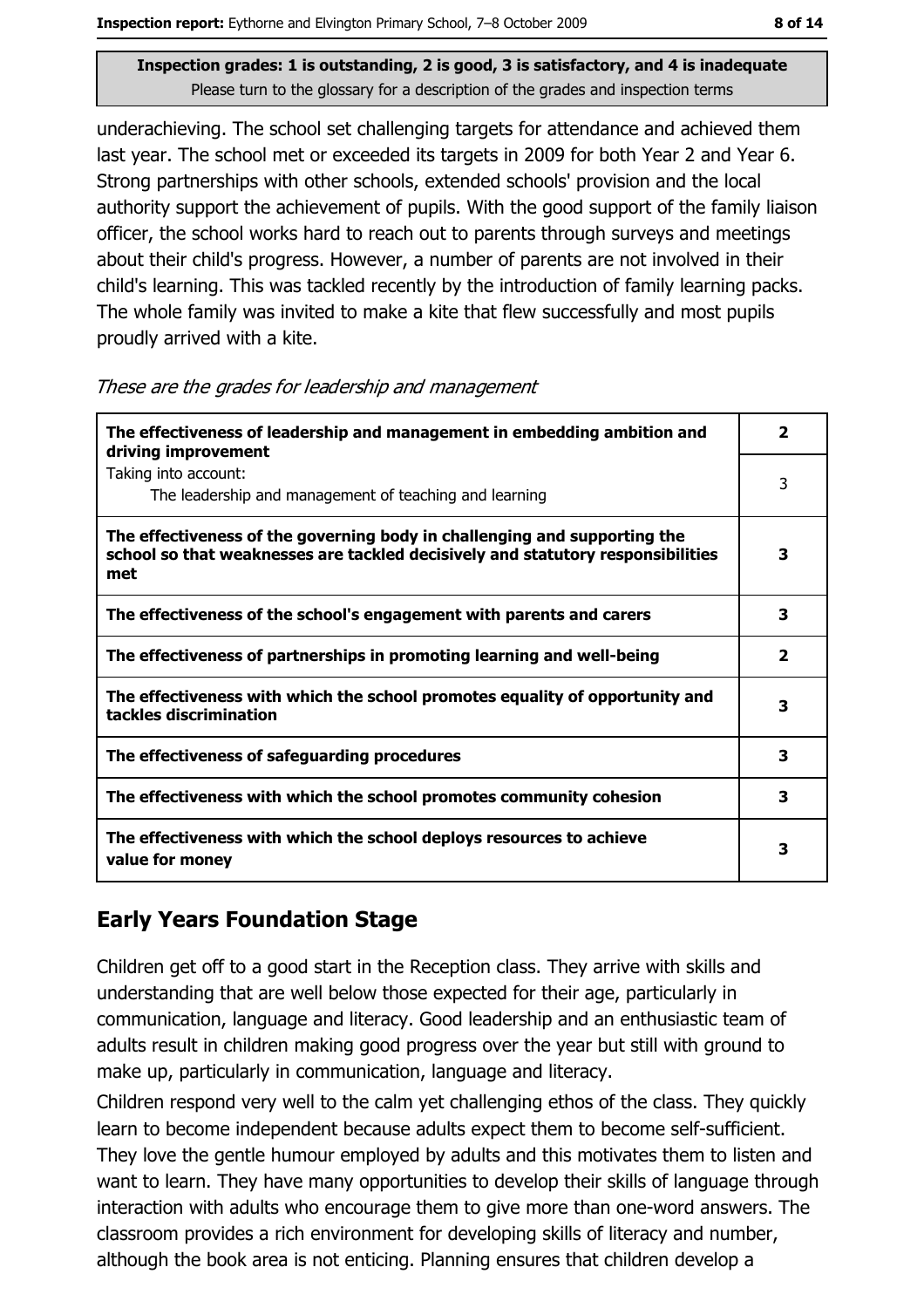curiosity about the world. After dressing themselves in wellingtons and coats, they set off eagerly to explore the grounds for signs of autumn and were keen to share their findings with adults and peers. Careful questioning by adults encouraged them to think about the world in which they live.

A new system of recording the progress of children is being trialled. It is too early to see how effective this will be, but already, observations are being carefully recorded and are beginning to build up a useful record of progress.

These are the grades for the Early Years Foundation Stage

| <b>Overall effectiveness of the Early Years Foundation Stage</b>                             |   |
|----------------------------------------------------------------------------------------------|---|
| Taking into account:<br>Outcomes for children in the Early Years Foundation Stage            |   |
| The quality of provision in the Early Years Foundation Stage                                 |   |
| The effectiveness of leadership and management of the Early Years<br><b>Foundation Stage</b> | っ |

## **Views of parents and carers**

The majority of parents who responded to the questionnaire are very happy with the school. They find staff to be very approachable and helpful, prepared to listen and to act on their concerns. A few state that their children's progress has improved and that their more able child is well supported. A small number of parents have a justified concern about their child's progress in mathematics. A very small proportion are concerned about discipline and a number commented on a lack of information about how to help their child's learning. These concerns were not supported by inspection evidence.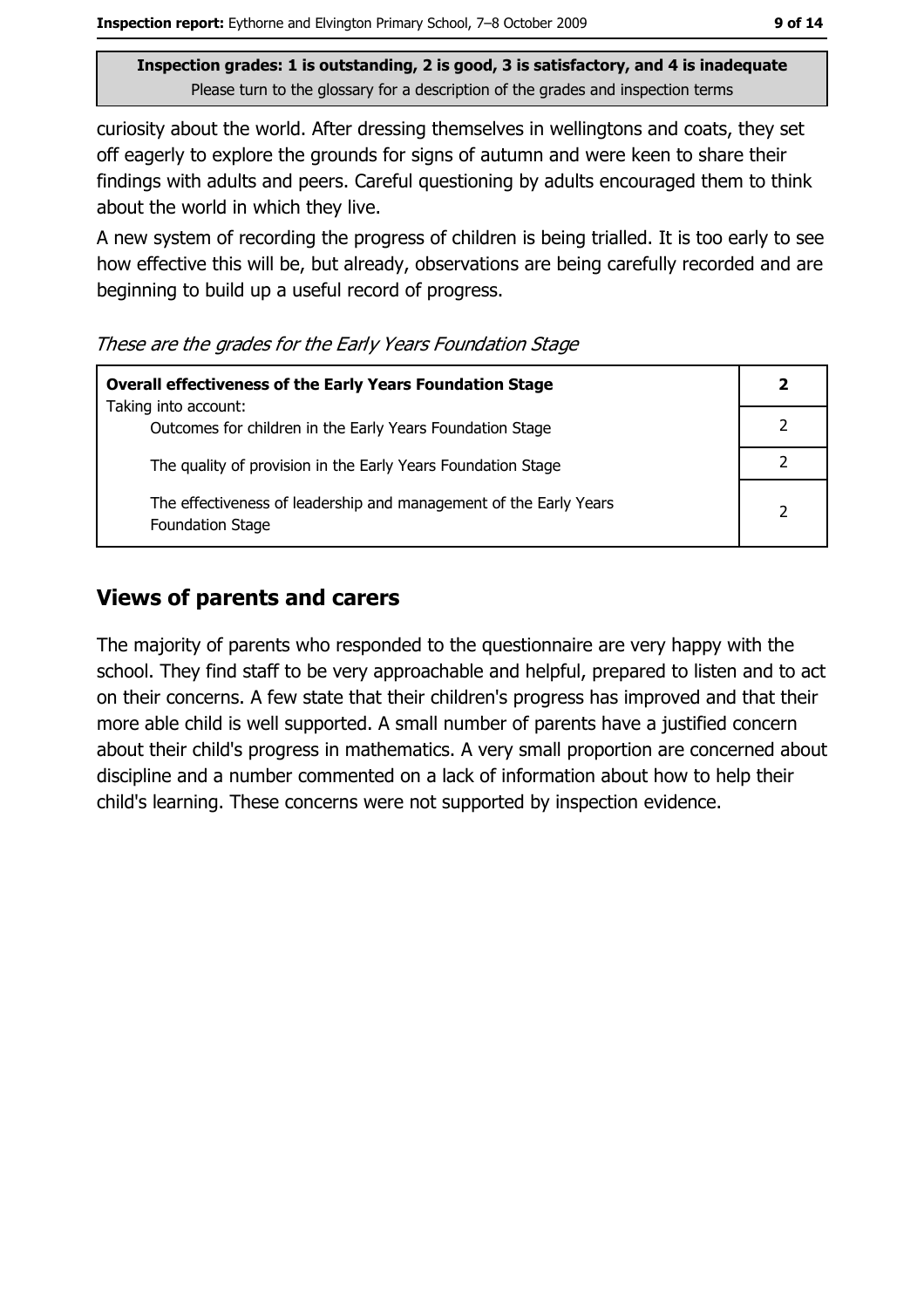## Responses from parents and carers to Ofsted's questionnaire

Ofsted invited all the registered parents and carers of pupils registered at Eythorne and Elvington to complete a questionnaire about their views of the school.

In the questionnaire, parents and carers were asked to record how strongly they agreed with 12 statements about the school.

The inspection team received 27 completed questionnaires by the end of the

on-site inspection. In total, there are 90 pupils registered at the school.

| <b>Statements</b>                                                                                                                                                                                                                                       | <b>Strongly</b><br><b>Agree</b> |               | <b>Agree</b> |               | <b>Disagree</b> |                | <b>Strongly</b><br>disagree |                |
|---------------------------------------------------------------------------------------------------------------------------------------------------------------------------------------------------------------------------------------------------------|---------------------------------|---------------|--------------|---------------|-----------------|----------------|-----------------------------|----------------|
|                                                                                                                                                                                                                                                         | <b>Total</b>                    | $\frac{0}{0}$ | <b>Total</b> | $\frac{0}{0}$ | <b>Total</b>    | $\frac{0}{0}$  | <b>Total</b>                | $\frac{0}{0}$  |
| My child enjoys school                                                                                                                                                                                                                                  | 20                              | 74            | 6            | 22            | $\mathbf 0$     | 0              | 0                           | $\mathbf 0$    |
| The school keeps my child<br>safe                                                                                                                                                                                                                       | 18                              | 67            | 8            | 30            | 1               | 3              | 0                           | 0              |
| The school informs me<br>about my child's progress                                                                                                                                                                                                      | 15                              | 56            | 11           | 41            | $\mathbf{1}$    | 3              | 0                           | $\mathbf 0$    |
| My child is making enough<br>progress at this school                                                                                                                                                                                                    | 16                              | 59            | 9            | 33            | $\overline{2}$  | 7              | 0                           | 0              |
| The teaching is good at this<br>school                                                                                                                                                                                                                  | 17                              | 63            | 8            | 30            | $\mathbf{1}$    | 4              | 0                           | $\mathbf 0$    |
| The school helps me to<br>support my child's learning                                                                                                                                                                                                   | 18                              | 67            | 6            | 22            | 3               | 11             | 0                           | $\mathbf 0$    |
| The school helps my child to<br>have a healthy lifestyle                                                                                                                                                                                                | 16                              | 60            | 10           | 37            | 0               | 0              | 0                           | 0              |
| The school makes sure that<br>my child is well prepared for<br>the future (for example<br>changing year group,<br>changing school, and for<br>children who are finishing<br>school, entering further or<br>higher education, or<br>entering employment) | 16                              | 59            | 9            | 33            | $\mathbf{1}$    | $\overline{4}$ | 0                           | $\mathbf 0$    |
| The school meets my child's<br>particular needs                                                                                                                                                                                                         | 15                              | 56            | 11           | 40            | $\overline{2}$  | $\overline{7}$ | 0                           | $\mathbf 0$    |
| The school deals effectively<br>with unacceptable behaviour                                                                                                                                                                                             | 13                              | 48            | 11           | 40            | $\overline{2}$  | $\overline{7}$ | 0                           | 0              |
| The school takes account of<br>my suggestions and<br>concerns                                                                                                                                                                                           | 14                              | 52            | 11           | 40            | 1               | 4              | 0                           | 0              |
| The school is led and<br>managed effectively                                                                                                                                                                                                            | 14                              | 52            | 10           | 37            | $\mathbf 0$     | $\mathbf 0$    | $\mathbf{1}$                | $\overline{4}$ |
| Overall, I am happy with my<br>child's experience at this<br>school                                                                                                                                                                                     | 18                              | 67            | 7            | 26            | $\mathbf{1}$    | $\overline{4}$ | 0                           | $\mathbf 0$    |

The table above summarises the responses that parents and carers made to each statement. The percentages indicate the proportion of parents and carers giving that response out of the total number of completed questionnaires. Where one or more parents and carers chose not to answer a particular question, the percentages will not add up to 100%.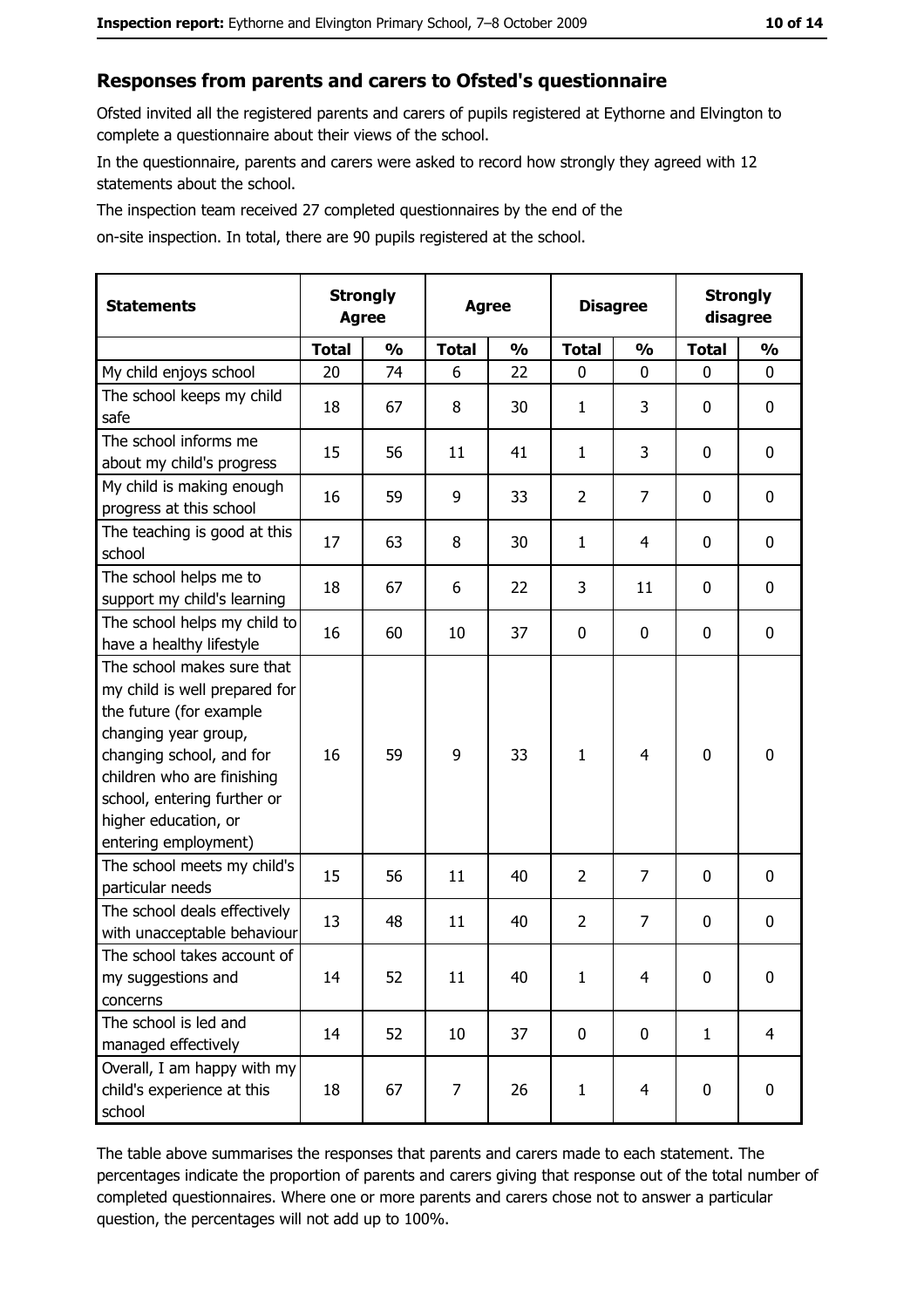# Glossary

| <b>Grade</b> | <b>Judgement</b> | <b>Description</b>                                                                                                                                                                                                               |
|--------------|------------------|----------------------------------------------------------------------------------------------------------------------------------------------------------------------------------------------------------------------------------|
| Grade 1      | Outstanding      | These features are highly effective. An oustanding<br>school provides exceptionally well for its pupils' needs.                                                                                                                  |
| Grade 2      | Good             | These are very positive features of a school. A school<br>that is good is serving its pupils well.                                                                                                                               |
| Grade 3      | Satisfactory     | These features are of reasonable quality. A satisfactory<br>school is providing adequately for its pupils.                                                                                                                       |
| Grade 4      | Inadequate       | These features are not of an acceptable standard. An<br>inadequate school needs to make significant<br>improvement in order to meet the needs of its pupils.<br>Ofsted inspectors will make further visits until it<br>improves. |

## What inspection judgements mean

## Overall effectiveness of schools inspected between September 2007 and July 2008

|                       | Overall effectiveness judgement (percentage of<br>schools) |      |                     |                   |
|-----------------------|------------------------------------------------------------|------|---------------------|-------------------|
| <b>Type of school</b> | Outstanding                                                | Good | <b>Satisfactory</b> | <b>Inadequate</b> |
| Nursery schools       | 39                                                         | 58   | 3                   | 0                 |
| Primary schools       | 13                                                         | 50   | 33                  | 4                 |
| Secondary schools     | 17                                                         | 40   | 34                  | 9                 |
| Sixth forms           | 18                                                         | 43   | 37                  | $\overline{2}$    |
| Special schools       | 26                                                         | 54   | 18                  | $\overline{2}$    |
| Pupil referral units  | 7                                                          | 55   | 30                  | 7                 |
| All schools           | 15                                                         | 49   | 32                  | 5                 |

New school inspection arrangements were introduced on 1 September 2009. This means that inspectors now make some additional judgements that were not made previously.

The data in the table above were reported in The Annual Report of Her Majesty's Chief Inspector of Education, Children's Services and Skills 2007/08.

Percentages are rounded and do not always add exactly to 100. Secondary school figures include those that have sixth forms, and sixth form figures include only the data specifically for sixth form inspection judgements.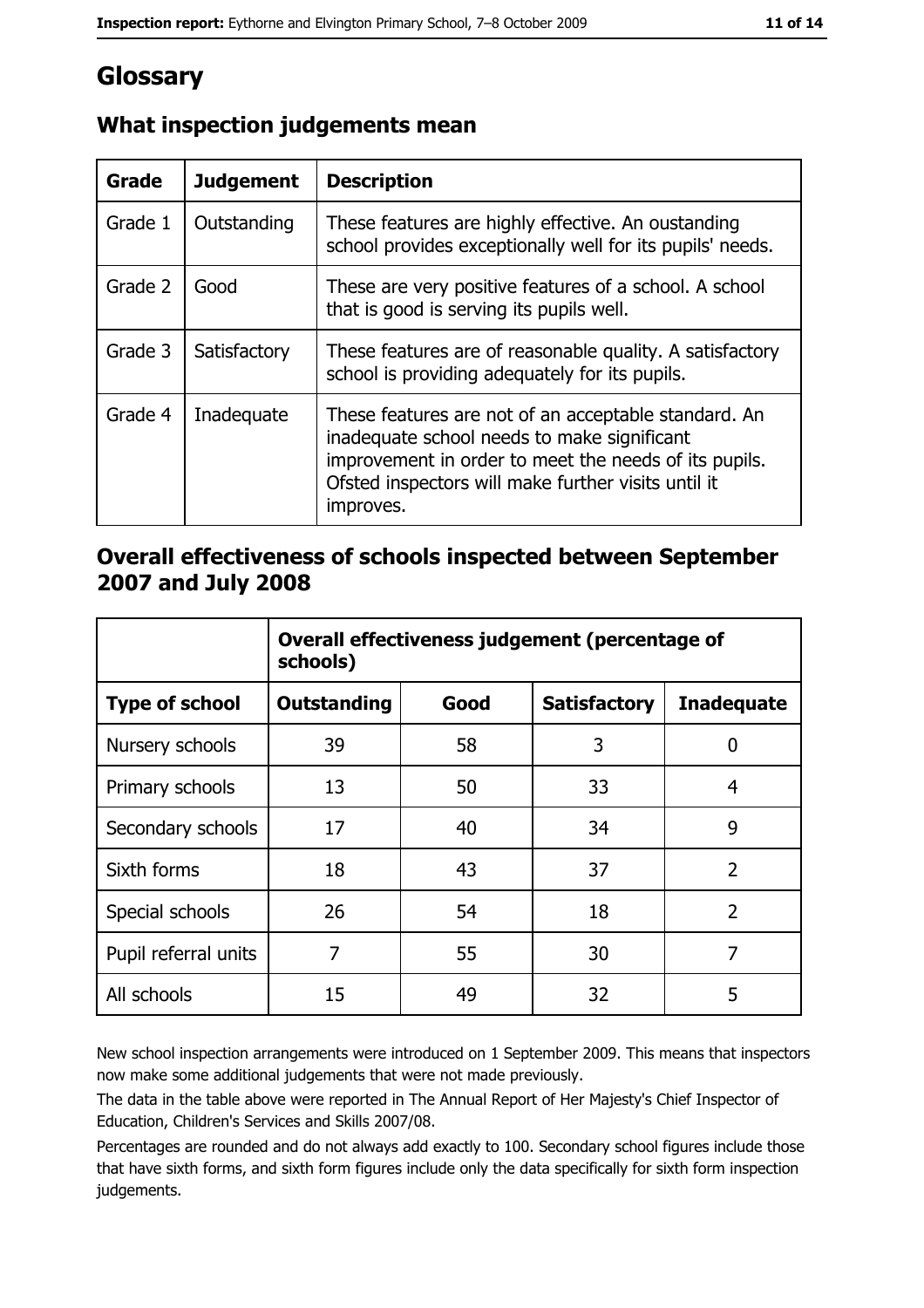# **Common terminology used by inspectors**

| Achievement:                  | the progress and success of a pupil in<br>their learning, development or training.                                                                                                                                                                                                                           |  |  |
|-------------------------------|--------------------------------------------------------------------------------------------------------------------------------------------------------------------------------------------------------------------------------------------------------------------------------------------------------------|--|--|
| Attainment:                   | the standard of the pupils' work shown by<br>test and examination results and in<br>lessons.                                                                                                                                                                                                                 |  |  |
| Capacity to improve:          | the proven ability of the school to<br>continue improving. Inspectors base this<br>judgement on what the school has<br>accomplished so far and on the quality of<br>its systems to maintain improvement.                                                                                                     |  |  |
| Leadership and management:    | the contribution of all the staff with<br>responsibilities, not just the headteacher,<br>to identifying priorities, directing and<br>motivating staff and running the school.                                                                                                                                |  |  |
| Learning:                     | how well pupils acquire knowledge,<br>develop their understanding, learn and<br>practise skills and are developing their<br>competence as learners.                                                                                                                                                          |  |  |
| <b>Overall effectiveness:</b> | inspectors form a judgement on a school's<br>overall effectiveness based on the findings<br>from their inspection of the school. The<br>following judgements, in particular,<br>influence what the overall effectiveness<br>judgement will be.                                                               |  |  |
|                               | The school's capacity for sustained<br>improvement.<br>Outcomes for individuals and groups<br>of pupils.<br>The quality of teaching.<br>The extent to which the curriculum<br>meets pupil's needs, including where<br>relevant, through partnerships.<br>The effectiveness of care, guidance<br>and support. |  |  |
| Progress:                     | the rate at which pupils are learning in<br>lessons and over longer periods of time. It<br>is often measured by comparing the<br>pupils' attainment at the end of a key<br>stage with their attainment when they<br>started.                                                                                 |  |  |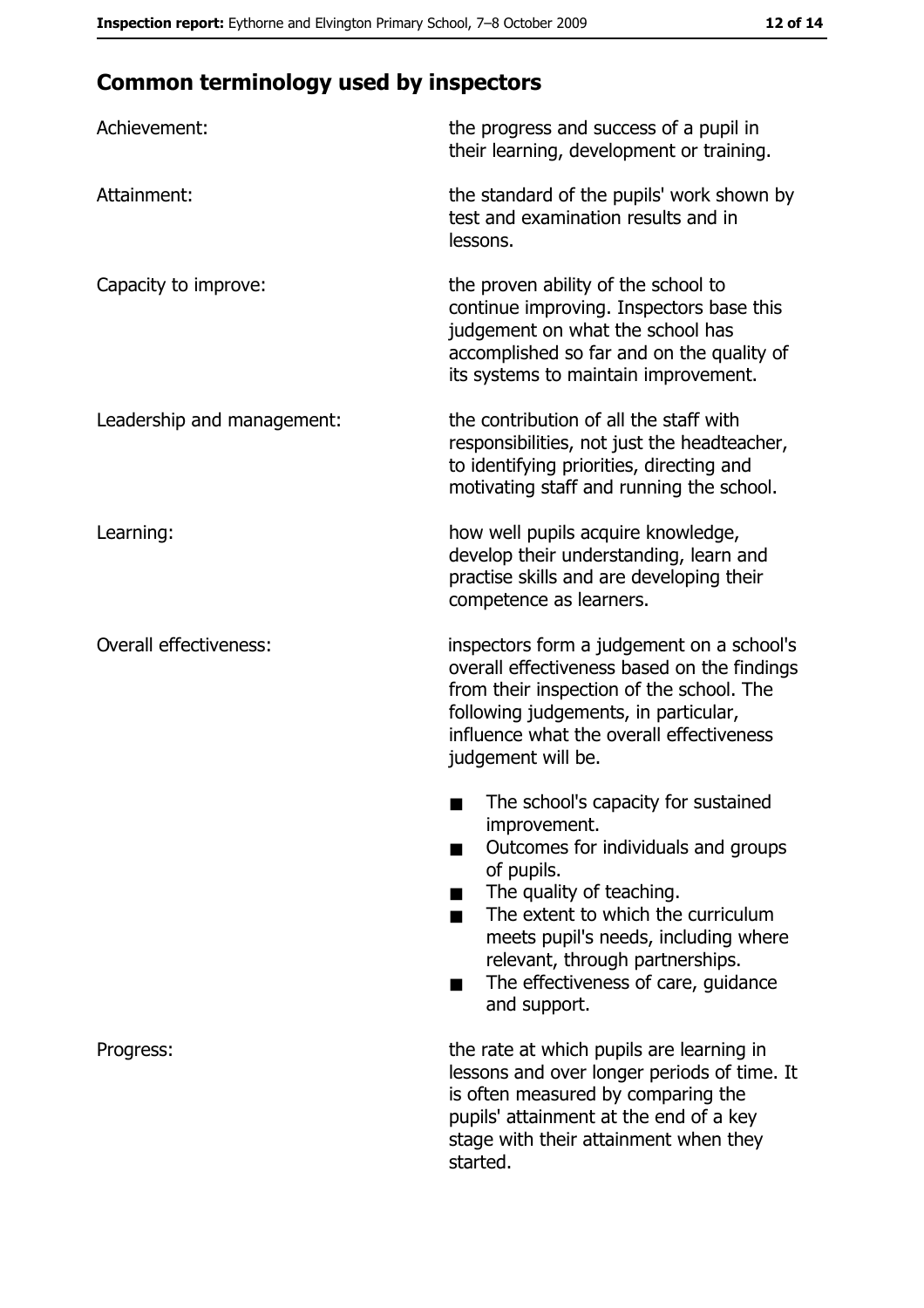This letter is provided for the school, parents and carers to share with their children. It describes Ofsted's main findings from the inspection of their school.



#### 9 October 2009

#### **Dear Pupils**

#### Inspection of Eythorne and Elvington Primary School, Dover CT15 4AN

You may remember that we visited your school recently. Thank you for talking to us about your work, especially the school council members who gave up part of their lunchtime. I enjoyed hearing about all that you do in school. It was good to join the Reception class when you walked round your lovely grounds to look for signs of autumn.

Your school is giving you a satisfactory education. Your headteacher and teachers have been reviewing the effectiveness of their work and finding new ways of helping you to learn better. Their work is beginning to have an effect and you are starting to make better progress. Most of you work hard and many of you told me that you enjoyed lessons, especially when they involved practical work, such as in science. Most of you behave well and those of you who sometimes lose your temper learn how to control it. You say that you feel safe and cared for in school and I agree with you. The adults in your school go out of their way to make sure that you are looked after well. It was interesting to hear you talk about how to live healthily. I was very impressed with those of you who attend the Dover Schools Council to represent your school.

Your headteacher and I agreed three things that your school needs to do to improve further. These are:

- make sure that your work in mathematics is as good as it is English
- help you to understand how to make your work even better by making suggestions  $\blacksquare$ as to how it can improve; you can help by following these ideas
- publish your school's achievements more widely in the local community so that  $\blacksquare$ everyone knows about your successes.

It was a pleasure to visit you. Enjoy your work and every good wish for the future. Yours faithfully

Sandra Tweddell

Lead Inspector